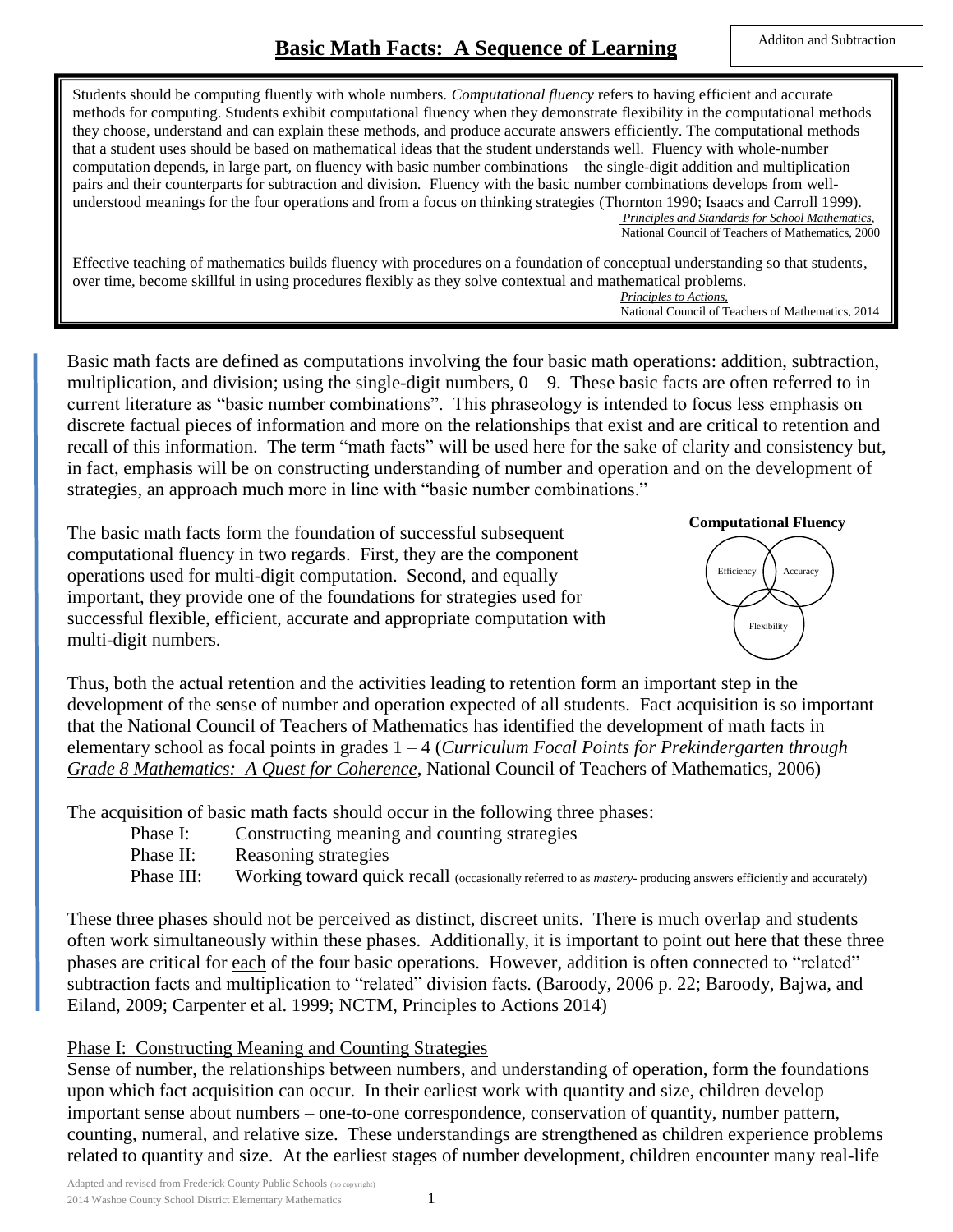problems involving combining, separating, part/whole relationships, equal groups, and comparing sets. All of these experiences serve as the foundation for constructing meaning of both number and the basic operations.

As students' number sense grows, they experience the need to find strategies for solving problems related to numbers. These early strategies involving counting (from 1, counting on, counting back) further support students' sense of number.

This early development of number is critical for many reasons:

- 1. It provides the student with a deep conceptual understanding of both number (especially related to oneness) and operation.
- 2. It provides the student with  $\underline{a}$  strategy. It is impossible to consider acquiring multiple strategies and flexibility with strategies until a single strategy is in place.
- 3. All other relationships and strategy development is directly dependent on these understandings.

### Phase II: Reasoning Strategies

When focusing on the acquisition of basic math facts Phases I and II are by far the most critical. Phase II involves the student in seeking efficient strategies for the solving of basic number combinations. In so doing, students acquire the ability to look at numbers and operations in many equivalent ways. "Number relationships provide the foundation for strategies that help students remember basic facts." (Van De Walle, 2007, 2013 p. 171)

This phase focuses the student on continually using known number facts to solve those facts not yet retained. This phase encourages students to identify a wide array of relationships both between strategies and between the operations. Within Phase II, students develop the properties of operations (identity, commutative, associative, and distributive) for the purpose of relating many of the facts. Students discover many compositions of numbers and their usefulness in solving problems.

Through these patterns, relationships, and compositions, students continue to strengthen their senses of number and operation and develop strategies that can be applied as they solve problems involving larger whole numbers as well as fractions, decimals, other number systems, and symbolic generalizations (algebra).

# Phase III: Working Toward Quick Recall

Quick recall of math facts is usually defined as the ability to solve a basic number computation in 3 seconds or less (without resorting to inefficient methods like counting). This is somewhat different than "instant recall" in that it does not preclude a student's ability to use a known fact to quickly derive an unknown one. Phase III is simply about increasing a student's quick recall. This involves:

- increasing the speed in which the student selects and applies a strategy for solving the problem and
- using highly organized and planned practice for the purpose of devoting facts to memory.

Phase III may include practice (and/or drill) with specific groups of facts through fact triangle cards, games, paper/pencil practice, and the use of software specifically designed for this purpose.

Successfully addressing Phases I and II will significantly decrease the need for prolonged work in Phase III. Often this phase focuses on particularly stubborn facts for which fewer relationships exist. Once students acquire the ability to quickly recall the facts, Phase III focuses on maintenance of the facts. Even better than the above-mentioned activities is the continual expectation of using mental computation for the purpose of reinforcing the basic number combinations.